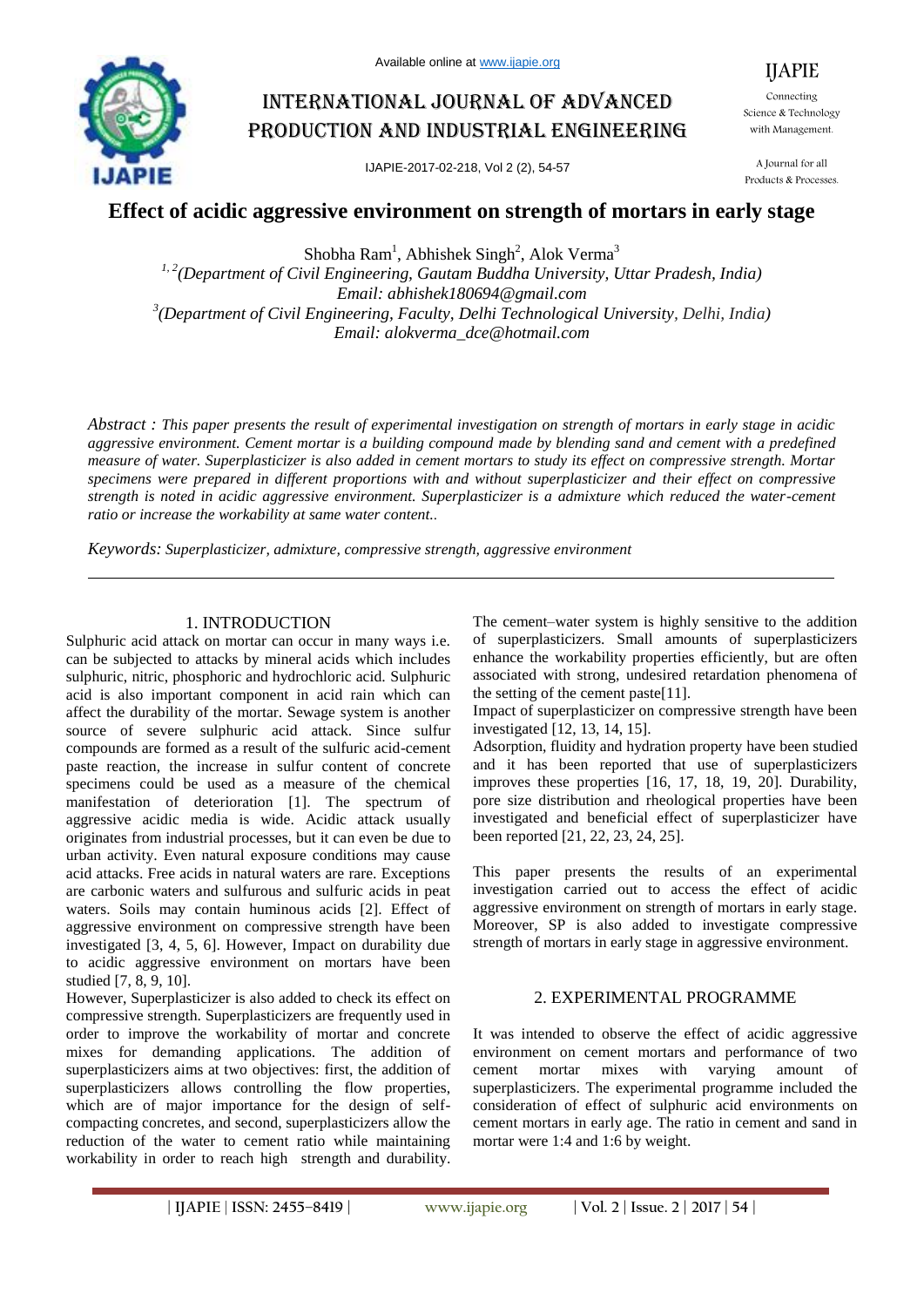#### *Shobha Ram et al., International Journal of Advanced Production and Industrial Engineering*

In present investigations, different superplasticizer dosages (1%, 2% of weight of cement) are provided in mortar mix and mixes are prepared with different water cement ratio. Abbreviations of some typical mortar mix designations are explained below in Table 1.

Mortar cube samples of 70.6 mm size were prepared as per standard procedure and immersed in two tanks of sulphuric acid of 1 N and 2 N concentrations respectively. The compressive strength of samples were observed after 7 and 14 days of curing. Variations of compressive strength with and without superplasticizer were noted with 7 and 14 days of curing.

#### **Table 1 – Explanation of Some Mortar Mix Designations**

## RESULTS AND DISCUSSION

Compressive strength of mortar mix designations 1:4 for both 7 days and 14 days with and without superplasticizer in all curing medium is shown in Table 2 and Table 3 respectively. However compressive strength of mortar mix designations 1:6 for both 7 days and 14 days with and without superplasticizer in all curing medium is shown in Table 4 and Table 5 respectively.

**Table 2 – Compressive strength for 7 days**

| Mortar Proportion [1:4] |                      |                                |            |
|-------------------------|----------------------|--------------------------------|------------|
| SP Dosage               | CM4W                 | CM <sub>4</sub> N <sub>1</sub> | CM4N2      |
|                         | (N/mm <sup>2</sup> ) | (N/mm <sup>2</sup> )           | $(N/mm^2)$ |
| <b>CM4S0%</b>           | 3.41                 | 2.90                           | 2.42       |
| CM4S1%                  | 4.11                 | 3.37                           | 2.82       |
| <b>CM4S2%</b>           | 3.59                 | 2.80                           | 2.40       |

| Table 3 – Compressive strength for 14 days |  |
|--------------------------------------------|--|
|                                            |  |

| Mortar Proportion [1:4] |                      |                      |                      |
|-------------------------|----------------------|----------------------|----------------------|
| SP Dosage               | CM <sub>6</sub> W    | CM6N1                | CM6N2                |
|                         | (N/mm <sup>2</sup> ) | (N/mm <sup>2</sup> ) | (N/mm <sup>2</sup> ) |
| <b>CM6S0%</b>           | 4.19                 | 3.57                 | 2.98                 |
| CM6S1%                  | 5.05                 | 4.13                 | 3.49                 |
| <b>CM6S2%</b>           | 1.41                 | 3.45                 | 2.94                 |

| Mortar Proportion [1:6] |                      |                      |            |
|-------------------------|----------------------|----------------------|------------|
| SP Dosage               | CM4W                 | CM4N1                | CM4N2      |
|                         | (N/mm <sup>2</sup> ) | (N/mm <sup>2</sup> ) | $(N/mm^2)$ |
| <b>CM4S0%</b>           | 2.25                 | 1.92                 | 1.56       |
| CM4S1%                  | 2.76                 | 2.18                 | 1.80       |
| <b>CM4S2%</b>           | 2.38                 | 1.78                 | 1.44       |

| Table 5 – Compressive strength for 14 days |  |
|--------------------------------------------|--|
| Mortar Proportion [1:6]                    |  |

| Mortar Proportion [1:6] |                      |                                |                      |
|-------------------------|----------------------|--------------------------------|----------------------|
| SP Dosage               | CM6W                 | CM <sub>6</sub> N <sub>1</sub> | CM6N2                |
|                         | (N/mm <sup>2</sup> ) | (N/mm <sup>2</sup> )           | (N/mm <sup>2</sup> ) |
| <b>CM6S0%</b>           | 2.78                 | 2.36                           | 1.90                 |
| CM6S1%                  | 3.41                 | 2.68                           | 2.22                 |
| <b>CM6S2%</b>           | 2.92                 | 2.18                           | 1.76                 |

| <b>Typical mix</b> | <b>Explanation</b>                  |
|--------------------|-------------------------------------|
| designation        |                                     |
| CM4W               | Cement Mortar 1:4 Water cured       |
| CM4N1              | Cement Mortar 1:4 Normal 1 acid     |
|                    | environment cured                   |
| CM4N2              | Cement Mortar 1:4 Normal 2 acid     |
|                    | environment cured                   |
| <b>CM4S0%</b>      | Cement Mortar 1:4 with SP Dosage 0% |
| CM <sub>6</sub> W  | Cement Mortar 1:6 Water cured       |
| CM6N1              | Cement Mortar 1:6 Normal 1 acid     |
|                    | environment cured                   |
| CM6N2              | Cement Mortar 1:6 Normal 2 acid     |
|                    | environment cured                   |
| <b>CM6S0%</b>      | Cement Mortar 1:6 with SP Dosage 0% |

Generally, the effect of sulphuric acid to degrade the mortar specimens with time and the degradation depends on many factors such as concentration of sulphuric acid, time of exposure to aggressive environment etc. It has been investigated that the superplasticizer dosage will improve the compressive strength, there is still an ideal farthest point for the utilization of admixture. At the point when the doses go past this farthest point, increment in dose will just diminish the compressive quality. This marvel happen since over dose of superplasticizer will bring about draining and isolation, which will influence the cohessiveness and consistency of the solid. Accordingly, compressive quality will diminish if the utilized measurements is past the ideal measurement.



Figure 1 – Compressive strength for mortar 1:4 for 7 days



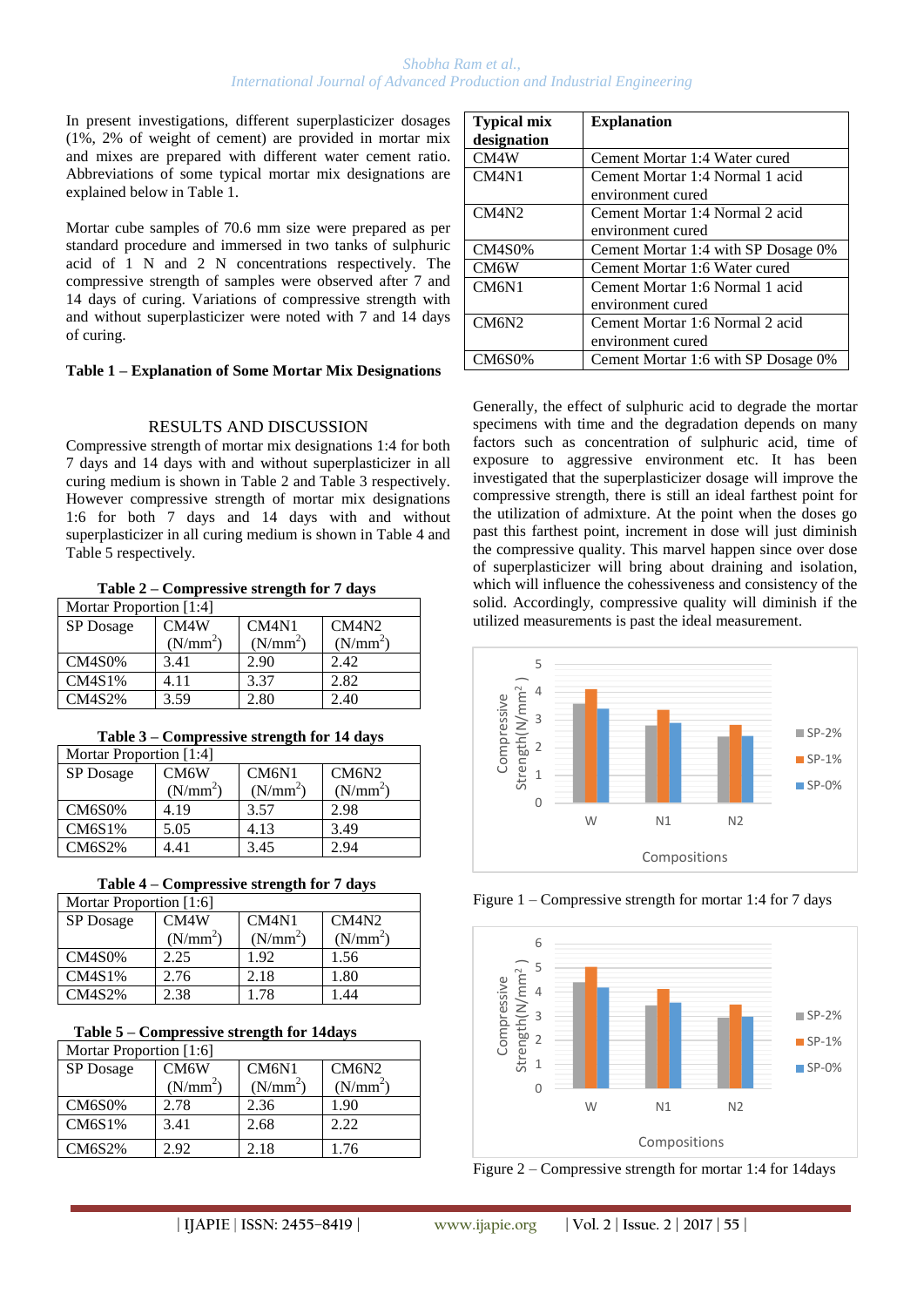

Figure 3 – Compressive strength for mortar 1:6 for 7days



Figure 4 – Compressive strength for mortar 1:6 for 14days







Figure 6– Compressive strength for mortar 1:4 for 14days



Figure 7 – Compressive strength for mortar 1:6 for 7days



Figure 8– Compressive strength for mortar 1:6 for 14days

The figures are developed for all the above described results.

From the figure 1 to 4 it can be seen that there is approximately 17% decrease in compressive strength when curing medium changes from water to 1N and then finally to 2N concentrated sulphuric acid solution in both mortar mix designation 1:4 and 1:6 without superplasticizer. However, when 1% SP is provided, there is decrease of approximately 15% compressive strength. Moreover, there is decrease of approximately 18% when SP dosage exceeds to 2%.

From the figure 5 to 8 it can be seen that there is approximately 22% increase in compressive strength when curing days raised to 14 in both mortar mix designation 1:4 and 1:6. However, there is decrease of approximately 14% compressive strength when the curing medium changes from water to 1N and then finally to 2N concentrated sulphuric acid solution. It can also be concluded that there is increase of approximately 5% when dosage increases directly to 2% but when it compared with SP dosage 1%, it decreased. Moreover, in 2N concentrated solution compressive strength decreased at the rate of nearly 6% compared to 0% SP Dosage.

From the above figures it may be concluded that there is decrease of 15% compressive strength in increasing acidic aggressive environment. Moreover, due to increment of SP dosage there is decrease of 16% in compressive strength in both mortar mix designations 1:4 and 1:6.